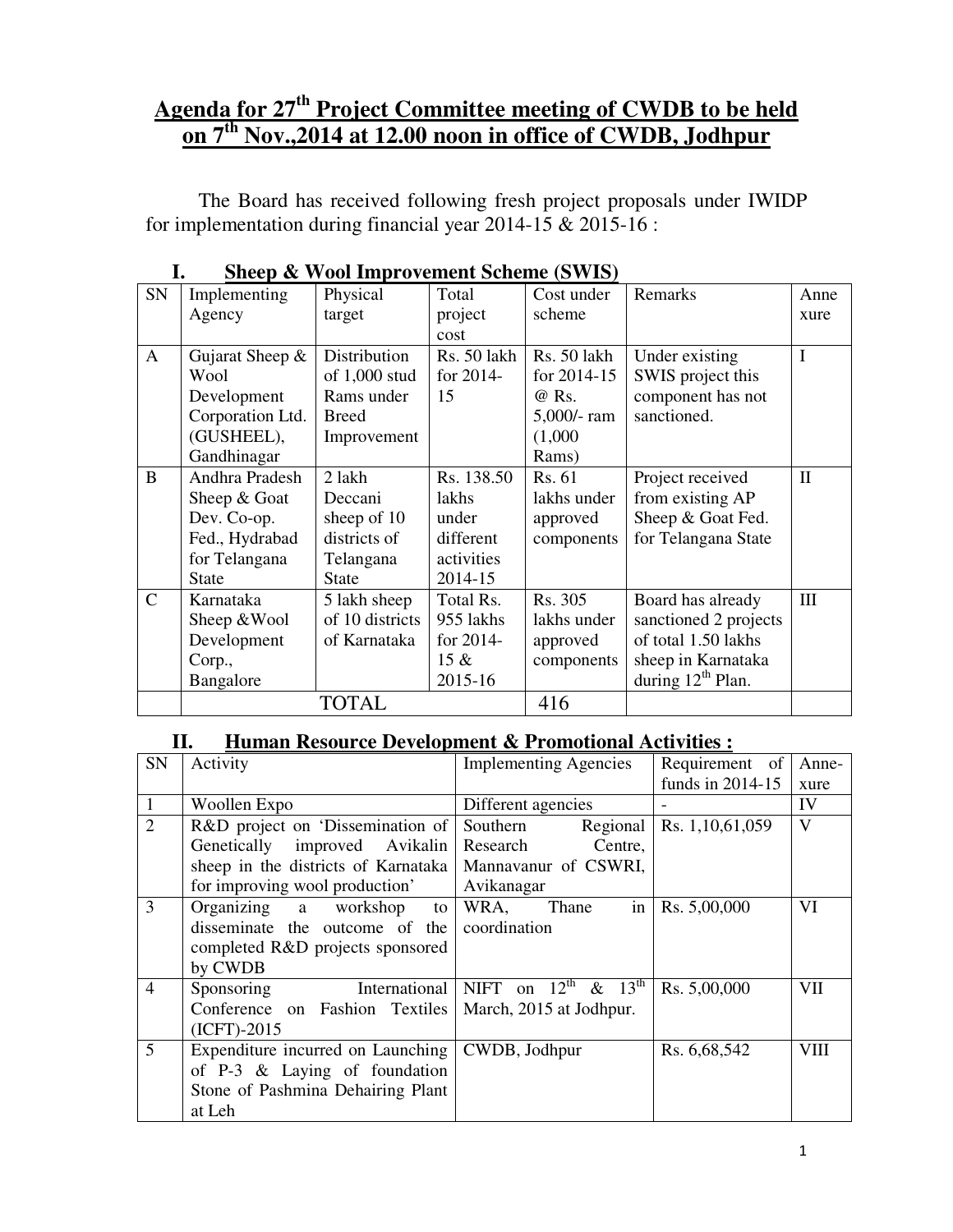The above project proposals are being placed before  $27<sup>th</sup>$  Project Committee meeting of CWDB to examine the project proposals, to assess feasibility of project proposals, allocation of financial requirements etc. in detail. The Committee will examine and recommend suitable/feasible project to the Executive Committee for their necessary consideration and approval.

 Summary of above pending project proposals are enclosed herewith as Annexure I to VIII and copies of proposals will be provided during the meeting.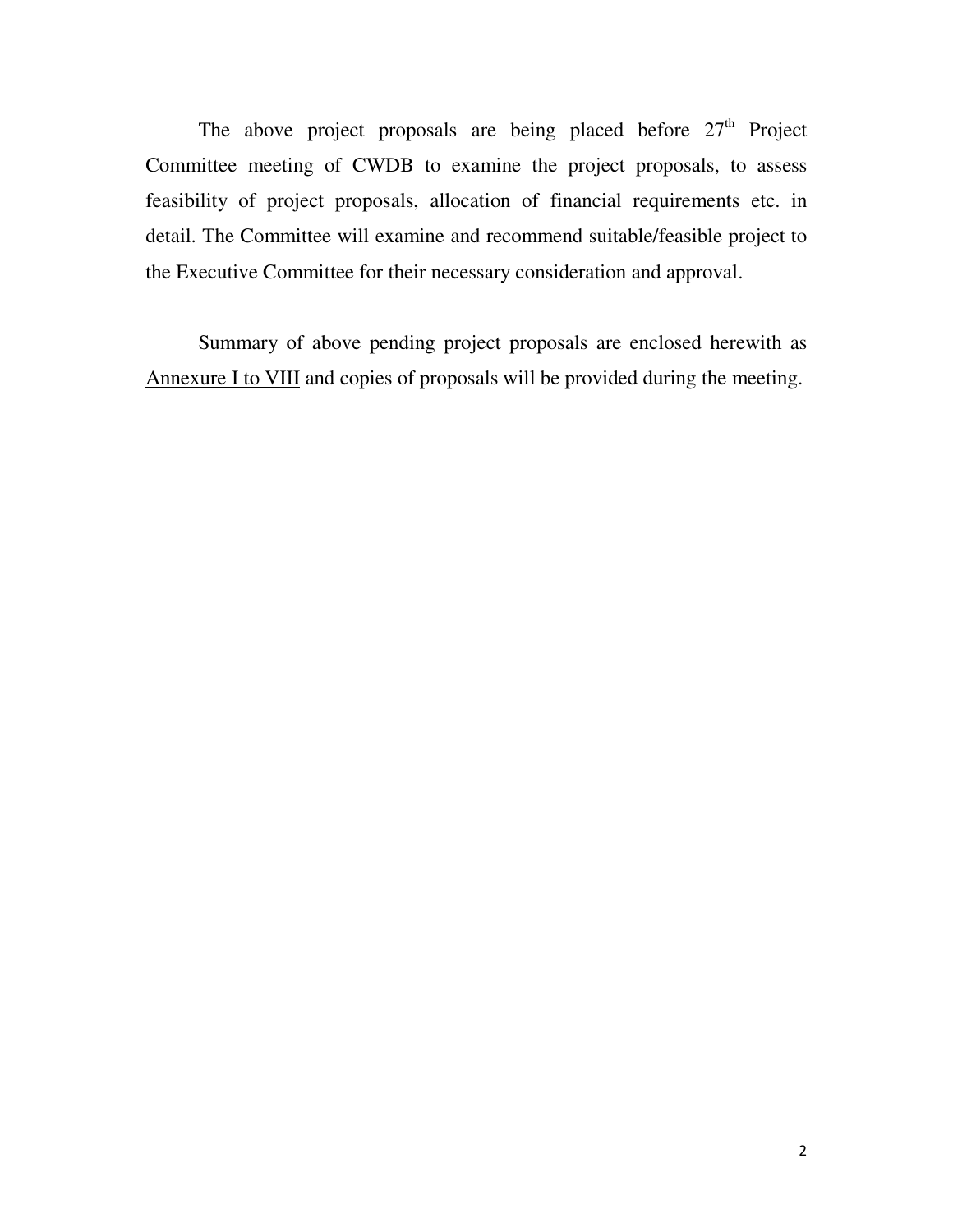## **Summary of Agenda for 27th Project Committee meeting of CWDB to be held on 7th Nov.,2014 at 12.00 noon in office of CWDB, Jodhpur**

#### **I. Sheep & Wool Improvement Scheme (SWIS)**

 Under Sheep & Wool Improvement Scheme, the Board has received following three project proposals as under :

| SN           | Implementing      | Physical target | Total project  | Cost under    | Remarks                |
|--------------|-------------------|-----------------|----------------|---------------|------------------------|
|              | Agency            |                 | cost           | <b>Boards</b> |                        |
|              |                   |                 |                | scheme        |                        |
| $\mathbf{A}$ | Gujarat Sheep &   | Distribution of | Rs. 50 lakh    | Rs. 50 lakh   | Under existing         |
|              | Wool              | 1,000 stud      | for 2014-15    | for 2014-15   | SWIS project this      |
|              | Development       | Rams under      |                | @ Rs.         | component has          |
|              | Corporation Ltd.  | <b>Breed</b>    |                | $5,000$ /-ram | not sanctioned.        |
|              | (GUSHEEL),        | Improvement     |                | (1,000)       |                        |
|              | Gandhinagar       |                 |                | Rams)         |                        |
| B            | Andhra Pradesh    | 2 lakh Deccani  | Rs. 138.50     | Rs. 61        | Project received       |
|              | Sheep & Goat      | sheep of 10     | lakhs under    | lakhs under   | from existing AP       |
|              | Dev. Co-op. Fed., | districts of    | different      | approved      | Sheep & Goat           |
|              | Hydrabad for      | Telangana       | activities for | components    | Fed. for               |
|              | Telangana State   | <b>State</b>    | 2014-15        |               | Telangana State        |
| $\mathsf{C}$ | Karnataka Sheep   | 5 lakh sheep of | Total Rs. 955  | Rs. 305       | Board has              |
|              | &Wool             | 10 districts of | lakhs for      | lakhs under   | already                |
|              | Development       | Karnataka       | $2014 - 15 \&$ | approved      | sanctioned 2           |
|              | Corp., Bangalore  |                 | 2015-16        | components    | projects of total      |
|              |                   |                 |                |               | 2.50 lakhs sheep       |
|              |                   |                 |                |               | in Karnataka           |
|              |                   |                 |                |               | during $12^{th}$ Plan. |
|              |                   | <b>TOTAL</b>    |                | Rs. 416       |                        |
|              |                   |                 |                | lakhs         |                        |

 Brief of above project proposals are as under for consideration of Project Committee :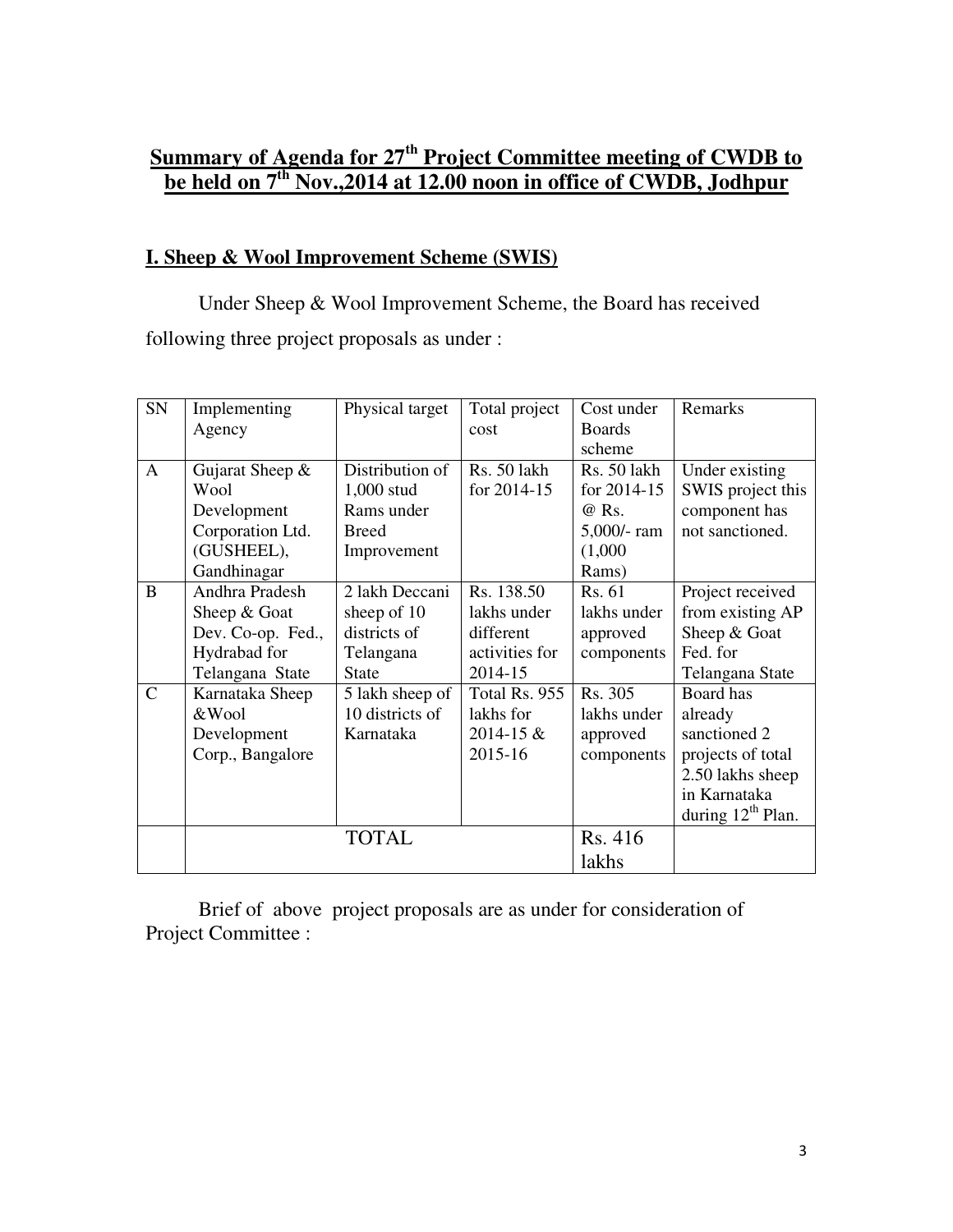## **A. Gujarat Sheep & Wool Development Corp. Ltd., (GUSHEEL) Gandhinagar--**

 The Gujarat Sheep and Wool Development Corporation Limited, Gandhinagar has submitted a project proposal under SWIS (IWIDP) for distribution of 1,000 stud Rams at various districts of Gujarat State through their Sheep Extension Centres vide their letter no. Tech/CWDB/Breed Imp./798/2014 dated 11-07-2014. To implement the SWIS, they requested for grant of Rs. 50.00 lacs for year 2014-15.

As per the proposal, the Corporation will cover 2,331 villages and 14,382 sheep breeders under the project for distribution of 1,000 Rams. GUSHEEL proposed grant of Rs. 50.00 lakhs (1,000/- stud ram @ Rs. 5,000/- per ram) = Rs. 50 lakhs for the year 2014-15. Office-wise targets and requirement of funds is below:-

| S.N. | Office               | Physical targets (No. of ram) |
|------|----------------------|-------------------------------|
|      | Kutch-Bhuj           | 300                           |
|      | Aseda (B.K.Dist.)    | 100                           |
|      | Jamnagar             | 100                           |
|      | <b>Bhavnagar</b>     | 300                           |
|      | Jasdan (Rajkot dist) | 200                           |
|      | Total                | $1,000$ stud rams             |

 During current financial year 2014-15 the Board has sanctioned a project to cover 15 lakh sheep with financial assistance of Rs. 150.00 lakhs under Health Care component and released  $1<sup>st</sup>$  installment of Rs.75.00 lakhs to GUSHEEL. Now the agency proposed to distribute 1,000 stud rams under Breed Improvement component in addition to existing SWIS project.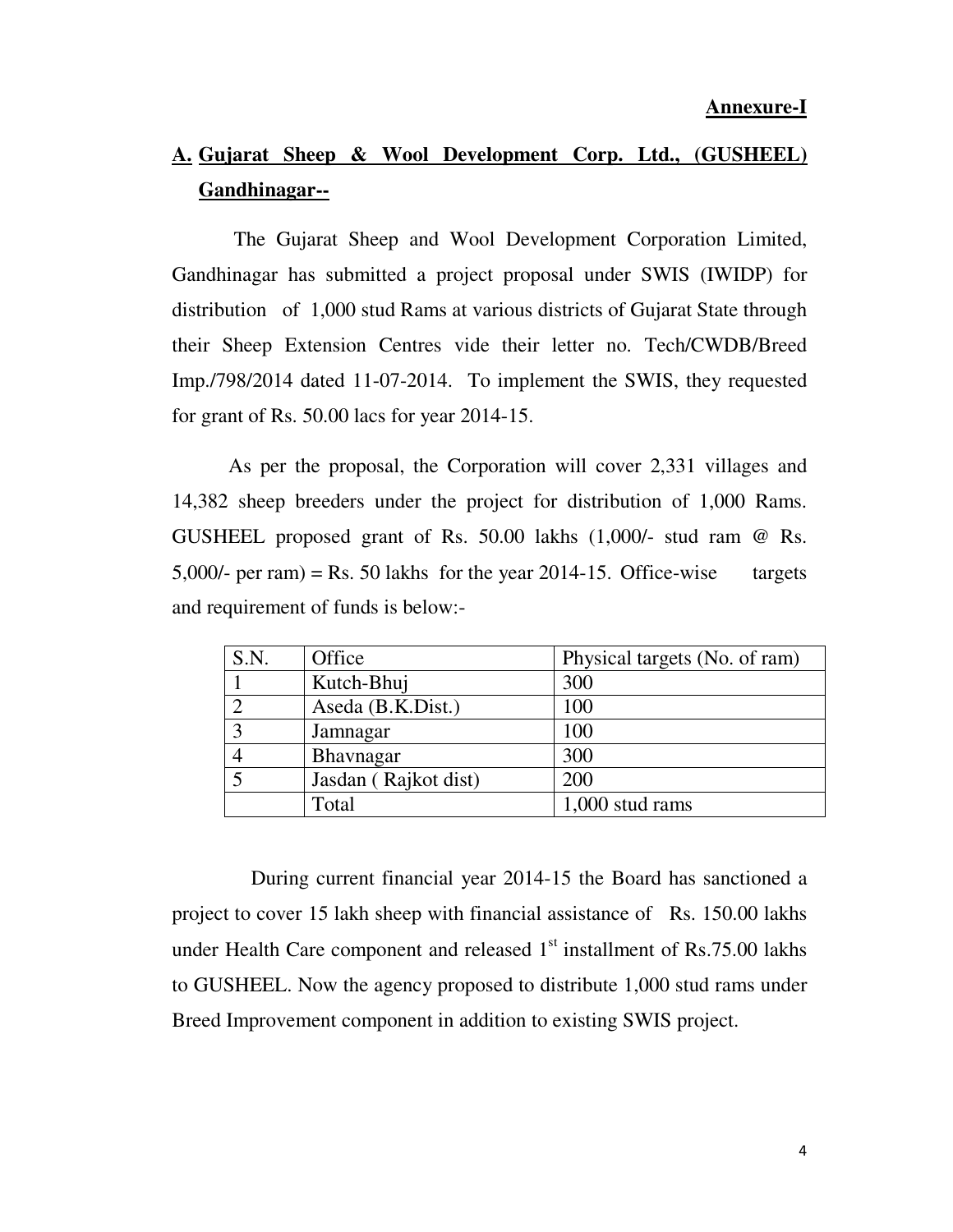## **B. Andhara Pradesh Sheep & Goat Development Co-operative Federation Ltd., Hyderabad (Telangana)--**

 The Managing Director, Andhra Pradesh Sheep & Goat Dev. Co-op. Fed. Ltd., Hyderabad has submitted a project proposal under IWIDP- SWIS vide letter no. 94/Sheep & Goat Fed/2014 dated 28-07-2014 for conservation of Deccani breed to cover 2.00 lakh sheep of 10 districts of Telangana State. They proposed financial assistance of Rs. 138.50 lakhs for current financial year 2014-15. As per the proposal, total sheep population of Telangana is 128.75 lakhs. For implementation of project, they proposed to take up following activities under SWIS-

 1. Support for implementation overhead charges and survey and study, registration of flock, project formation, product development (Grading & Marketing assistance) and Training etc. @ Rs.10/- per sheep year.

 2. Health Care of sheep- proposed funds for total 2.00 lakhs sheep @ Rs. 18/- sheep per year.

 3. Breed Improvement- 300 Stud rams will be distributed under this component @ Rs. 8,000 each Ram.

 4. Sheep Pen-A lump-sum assistance of Rs. 15,000/- Unit selected shepherds keeping flock size of 100-150 sheep.

5. Ram Raising Units- Proposed funds for 6 Ram Raising Units @ Rs. 9.00 lakh per unit.

 6. Administrative cost to implementing agency- To cover 2.00 lakhs sheep, it is requested to sanction @ Rs. 5/- per sheep totaling an amount of Rs. 10.00 lakh to the implementing agency.

As per  $12<sup>th</sup>$  Plan approved scheme, following components under SWIS may consider for approval in new State of Telangana :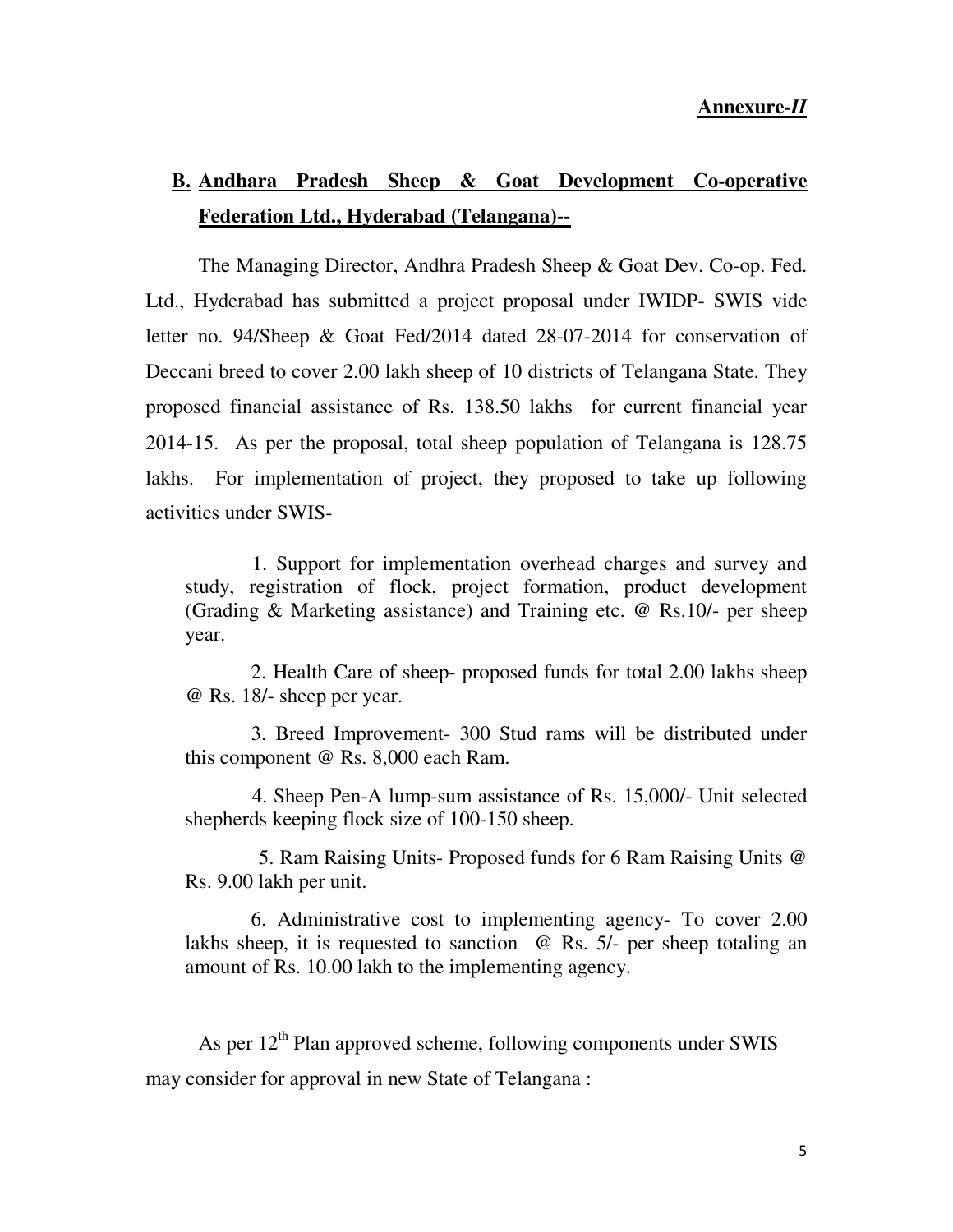(Rs. in lakhs)

|   | S.N. Particulars       | Unit cost                | Financial outlay for 2014-15 |
|---|------------------------|--------------------------|------------------------------|
|   |                        |                          | Financial<br>Physical unit   |
|   | <b>Health Care</b>     | $Rs. 18/- sheep$         | 2 lakh sheep<br>36           |
|   |                        | annually                 |                              |
| 2 | Distribution of stud   | $5,000/-$<br>$\vert$ Rs. | 300<br>15<br>stud            |
|   | Ram under Breed Ram    |                          | rams                         |
|   | Improvement            |                          |                              |
| 3 | Administrative cost to | Rs. 5/–<br>per           | 2 lakh sheep<br>10           |
|   | implementing agency    | sheep,                   |                              |
|   |                        | annually                 |                              |
|   | Total                  |                          | Rs. 61 lakh                  |

 The Board has sanctioned a SWIS project for 2.00 lakh sheep in Ranga Reddy, Nizamabad, Medak, Mahabubnagar & Warangal, Nalgonda and Karimnagar etc. in the year 2012-13.

 As above, under approved components of SWIS, may be considered by Project Committee for above three components with financial assistance of Rs. 61 lakhs during 2014-15 in favor of Telangana Sheep & Goat Dev. Co-op. Fed. Ltd., Hyderabad.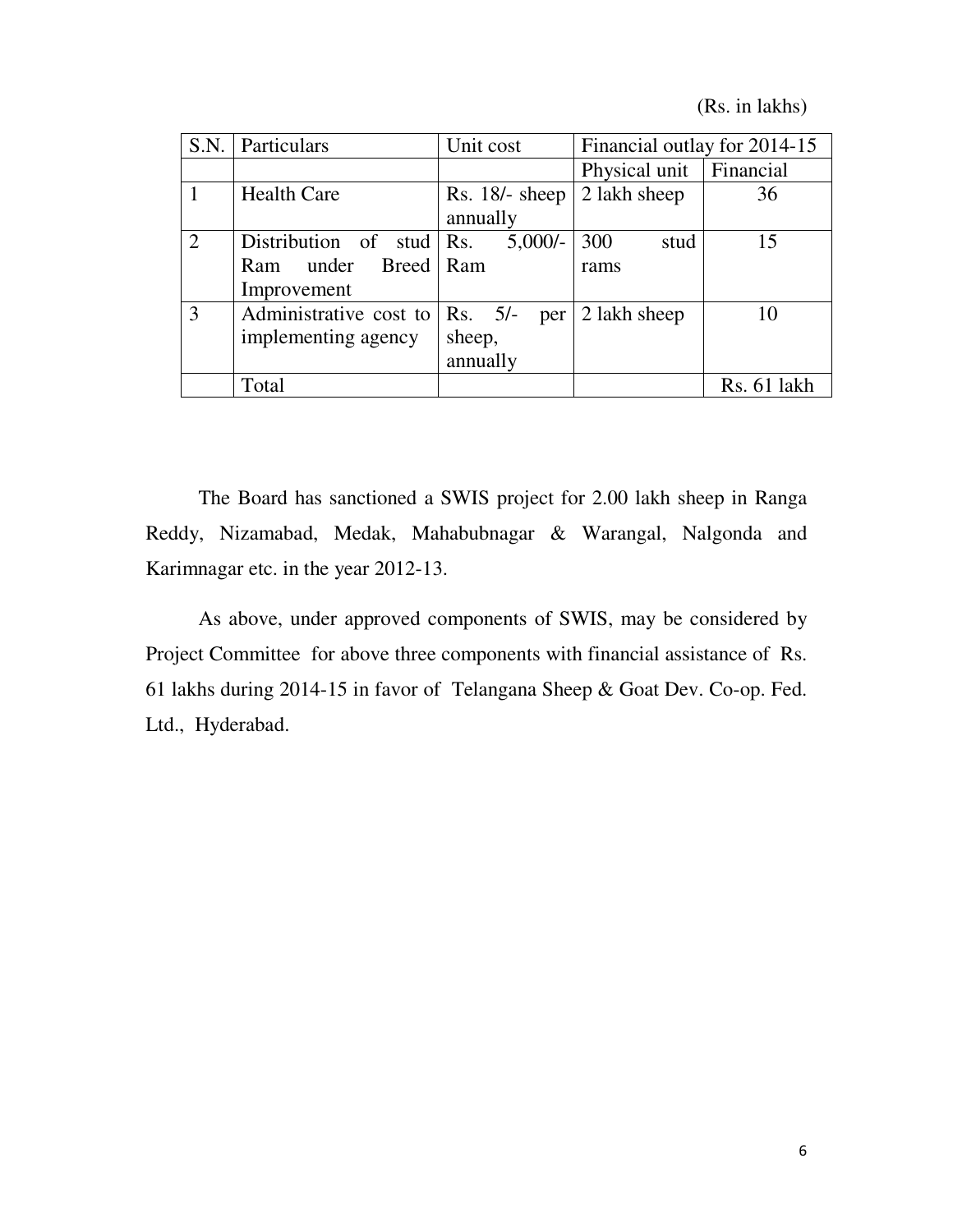# **C. Karnataka Sheep and Wool Development Corporation Ltd., Bangalore-**

 The Managing Director, Karnataka Sheep &Wool Development Corporation, Bangalore has submitted project proposal under IWIDP- SWIS to cover 5.00 lakhs sheep of Karnataka State vide their letter no. KSWDC/SWIS/2014-15 dated 20-10-2014. They proposed to implement the project in 9 districts of State under 10 different project areas like : (i) Sira taluk of Tumkur Dist. (ii) Pavagada taluk of Tumkur Dist. (iii) Chinthamani taluk of Chikkaballapur Dist. (iv) Srinivaspura taluk of Kolar Dist. (v) Challkere of Chitradurga Dist. (vi) Bijapura taluk of Bijapur district (vii) Bagalkote taluk of Bagalakote Dist. (viii) Hospet taluk of Bellary Dist. (ix) Gokak taluk of Belgaum Dist (x) Jagalur taluk of Davangere Dist. of Karnataka State. To implement the SWIS, they requested for grant of Rs. 955.00 lacs for two years period i.e. 2014-15 & 2015-16.

Karnataka Sheep &Wool Development Corporation, Bangalore proposed to take up following activities-

| S.N | <b>Activities /Particulars</b>                       | Unit                 | $1^{\rm st}$<br>year | $2nd$ year |
|-----|------------------------------------------------------|----------------------|----------------------|------------|
|     |                                                      |                      |                      |            |
|     |                                                      |                      |                      |            |
|     | Health care for sheep $\omega$ Rs.   0.50 lakh sheep |                      | 90.00                | 90.00      |
|     | 18/- sheep per annum for 10 per project area         |                      |                      |            |
|     | project area.                                        | $(5$ lakh sheep) $@$ |                      |            |
|     |                                                      | $Rs. 18/- sheep$     |                      |            |
|     | For purchase of rams for breed   150 rams            | per                  | 37.50                | 37.50      |
|     | improvement @ Rs. $5,000$ per   project area         |                      |                      |            |
|     | Ram                                                  | 1500 rams @ Rs.      |                      |            |
|     |                                                      | $5,000$ /-ram)       |                      |            |

 As per SWIS component wise Physical & financial targets are as under- (Rs. in Lakhs)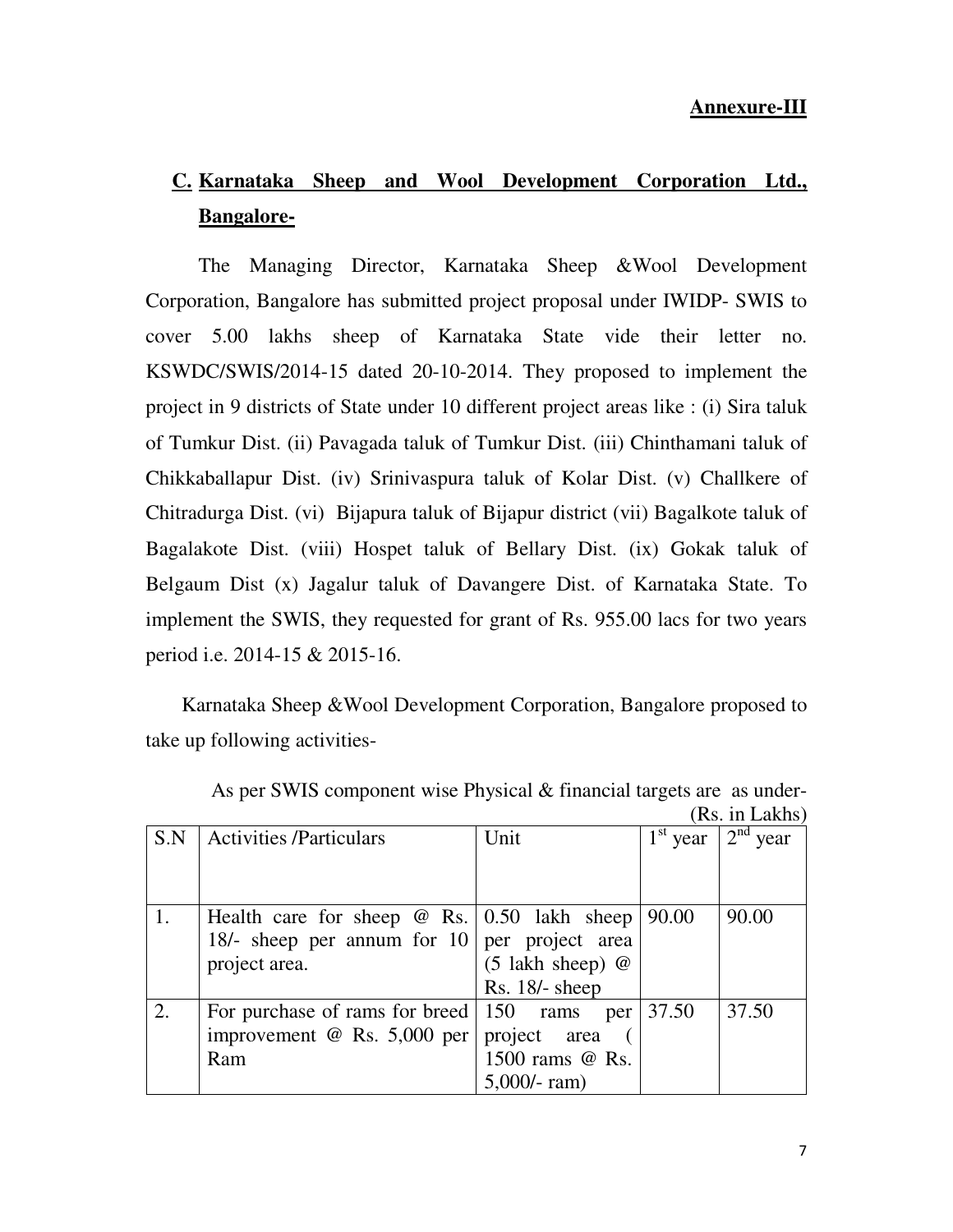| Reimbursement of Overhead 5.00 lakh sheep | 25.00 | $125.00*$               |
|-------------------------------------------|-------|-------------------------|
| expenses to implementing                  |       |                         |
| agencies $@$ Rs. 5/- per sheep            |       |                         |
| for training to the shepherds.            |       |                         |
| <b>TOTAL</b>                              |       | $152.50$ $\pm 152.50^*$ |

\* Over head expenses of Rs. 25 lakhs for  $2<sup>nd</sup>$  year not mentioned in the proposal.

 If considered the proposal, we may recommend above three components under approved components of SWIS with financial assistance of Rs. 305 lakhs during 2014-15 & 2015-15 to cover 5 lakh new sheep of Karnataka State excluding the existing project areas.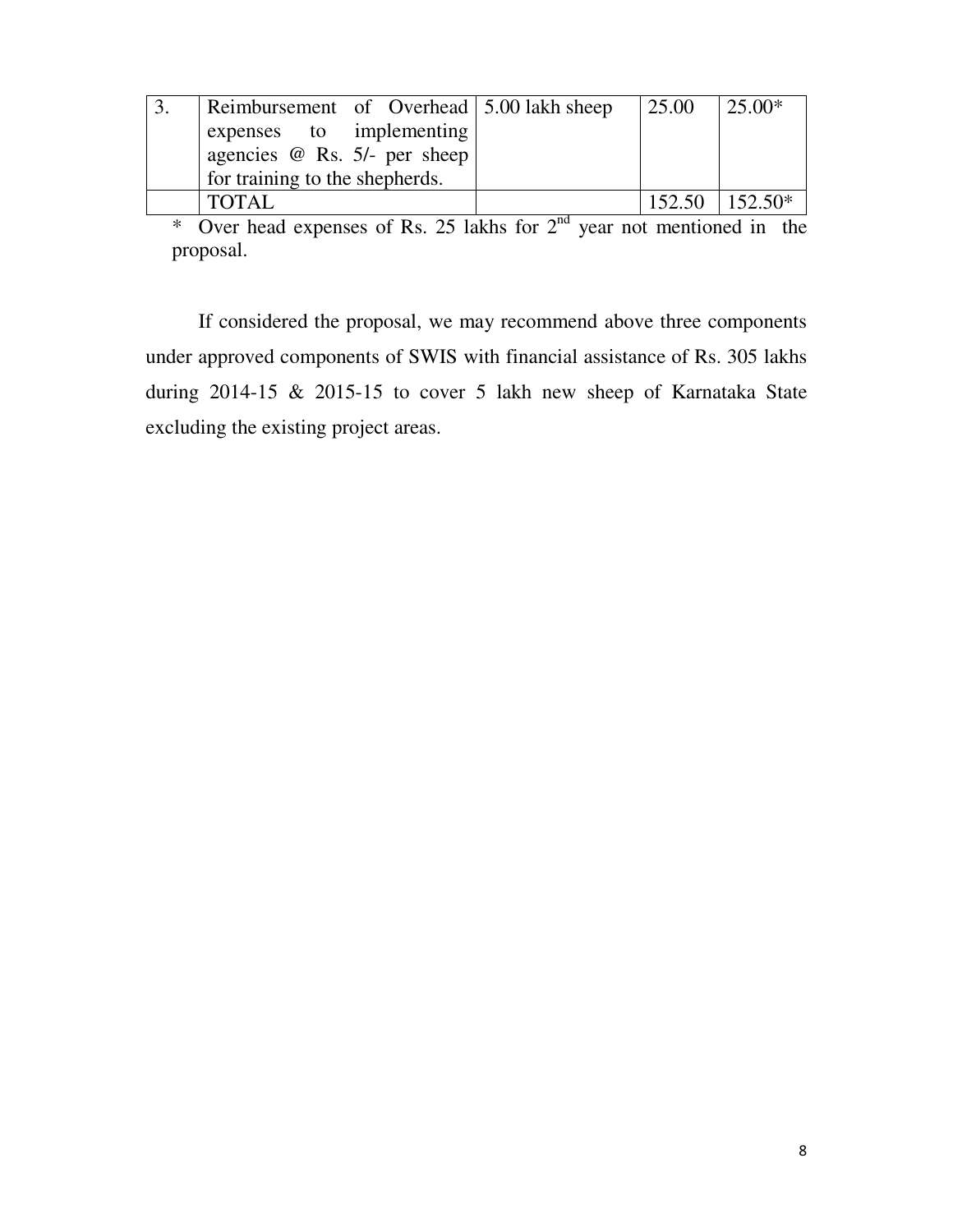## **Project proposal received for organizing WOOLLEN EXPOS at different places during current financial year 2014-15.**

 The CWDB sanctions exhibitions/fairs at different places in the country to promote sale of wool and woollen products, to increase awareness in favour of Woolen Products, to expose weavers/ small manufacturer to new woolen markets and to launch new woollen products/designs for trial and promotion. The Woollen Expo covers all types of woollen products of different segments of decentralized sector like Woolen Handloom, Carpets, Tweeds, and Woolen decorative items etc. The CWDB intends to organize some Woolen Expos (Exhibition-cum-sale of woollens**)** in current financial year 2014-15 with the help of different coordinating agencies at different places during the coming winter season i.e. from Oct.,2014. The Board organizes some exhibition by hiring of stalls in reputed Melas/State Fairs, however, in few places the Board is organizing independent Woollen Expos exclusively for woollen items only with maximum limit of Rs. 16 lakh for each Expo.

In this regard, the Board invited proposals from different reputed organizations (Govt. & NGOs) as per practice adopted in previous years and received following proposals for organizing Expos by organizing independent Expo and by hiring of stalls for current financial year 2014-15, as under :

|    | LAPU                        |                    |              |                |                       |  |
|----|-----------------------------|--------------------|--------------|----------------|-----------------------|--|
| S. | <b>Name of Implementing</b> | <b>Funds</b>       | <b>Place</b> | Date/Period    | <b>Remarks</b>        |  |
| N  | Agency                      | <b>Demanded</b>    |              |                |                       |  |
|    |                             | for Expo           |              |                |                       |  |
| 1. | Gujarat Sheep and Wool      |                    | At           | Nov-14 to      | As per CWDB           |  |
|    | Development Corp. Ltd.      | Rs.                | Ahmedabad    | Jan-2015       | with<br><b>Scheme</b> |  |
|    | Govt. of Gujarat,           | $16.00$ Lakhs      | At Baroda    | Nov- $14$ to   | financial<br>total    |  |
|    | Gandhinagar-382011          | per Expo           |              | $Jan-2015$     | sanction of Rs.       |  |
|    |                             |                    |              |                | 16 Lakhs.             |  |
| 2. | H.P. State Coop. Wool       |                    | Chandigarh   | 6, Dec-2014    |                       |  |
|    | Procurement & Mkt. Fed.     | Rs.<br>16.00 Lakhs | (H.P.)       | to $15$ Dec-14 |                       |  |
|    | Govt. of H.P., Shimla       |                    | Dharmshala   | $25$ Dec-14 to |                       |  |
|    | (H.P.)                      | per Expo           | (Kangra)     | 3 Jan-15       |                       |  |

**1. By organizing independent Woollen Expo @ Rs. 16 Lakh (Total Expo)**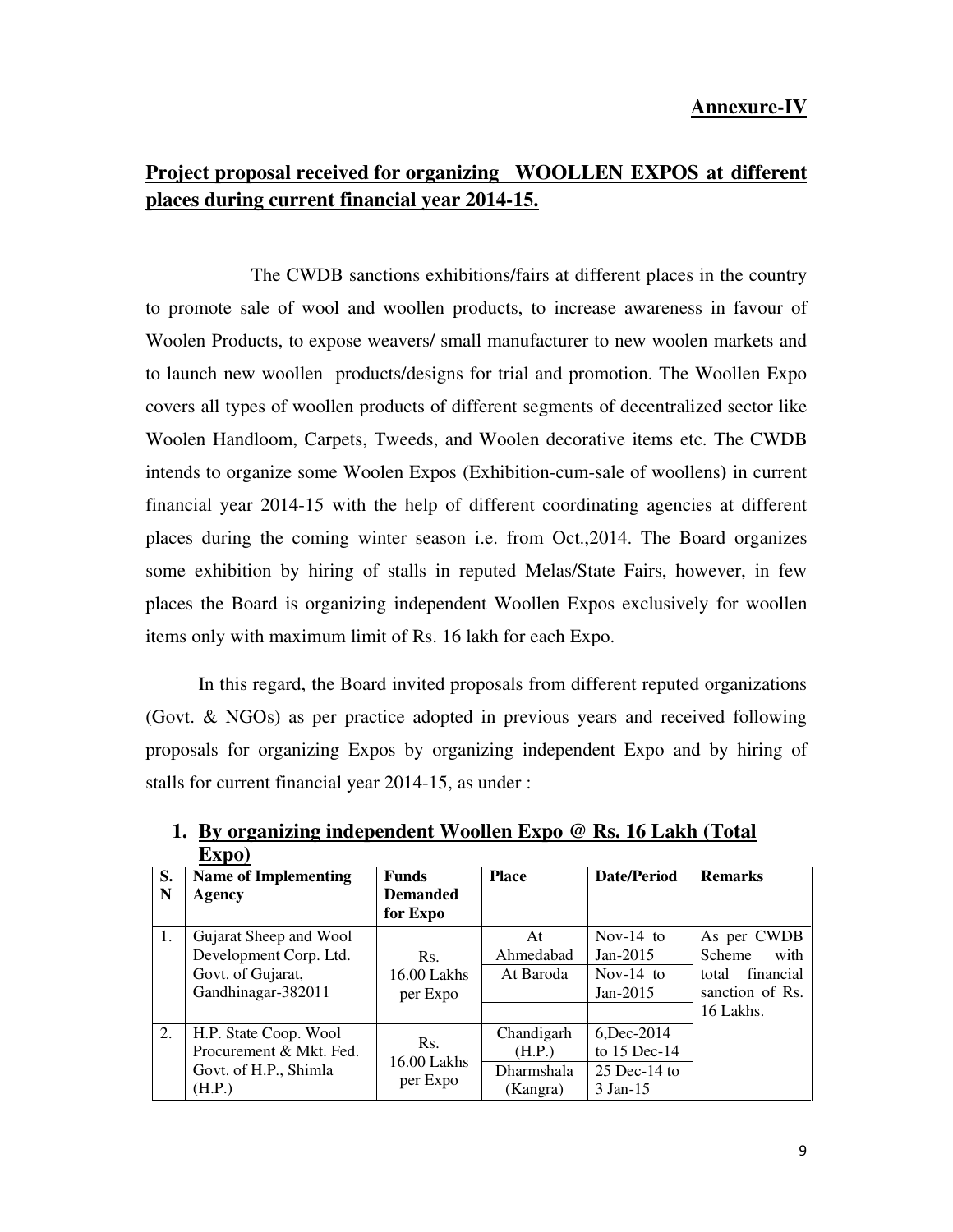#### **2. By hiring Stalls in reputed Fairs**

| S.             | <b>Name of Implementing</b>       | <b>Demand</b>  | <b>Place</b> | <b>Date/Period</b>          | <b>Remarks</b> |
|----------------|-----------------------------------|----------------|--------------|-----------------------------|----------------|
| ${\bf N}$      | <b>Agency</b>                     | <b>Amounts</b> |              |                             |                |
| 1.             | <b>West Zone Cultural</b>         | Hiring of 50   | Shilgram,    | 21-30                       | As per stall   |
|                | Centre, Ministry of               | Stall for      | Udaipur.     | December-                   | hiring charge  |
|                | Cultural, Govt of India,          | Expo @ Rs.     |              | 2014                        | of Rs. 14,000  |
|                | Udaipur.                          | 15,000/-Per    |              | $(10 \text{ Days})$         | per stall.     |
|                |                                   | Stall)         |              |                             |                |
| 2.             | Punyashlok Ahilyadevi             | 50 Stall for   | Kisan-2014,  | $10^{th}$ to $14^{th}$      |                |
|                | Maharasthra Mandhi Va             | Hire Expo      | Agri Trade   | Dec-2014                    |                |
|                | Sheli VIkas Mahamandal            | $@15,000/-$    | Fair, Pune   | $(5 \text{ Days})$          |                |
|                | Limited, Gokhalenagar,            | Per Stall +    |              |                             |                |
|                | Pune-411016                       | S.T. 12.36%    |              |                             |                |
|                | (Maharashtra)                     |                |              |                             |                |
| 3.             | District Industrial Centre,       | 100 Stall for  | Rawan Ka     | $2nd$ to $11th$             |                |
|                | (Govt. of Rajasthan)              | Hire Expo@     | Chabutara,   | Jan -2015                   |                |
|                | Jodhpur                           | 15000/- per    | Jadhpur      |                             |                |
|                |                                   | $Stall + S.T.$ |              |                             |                |
|                |                                   | Extra          |              |                             |                |
| 4.             | Rajasthan Patrika Private         | 50 Stall for   | At Jodhpur   | $\overline{6^{th}$ Dec, to  |                |
|                | Limited, keasrgarh J.N.           | Hire Expo      |              | $14^{th}$ dec-2014          |                |
|                | Marg, Jaipur                      | $@16,000/-$    |              |                             |                |
|                |                                   | Per Stall)     |              |                             |                |
| 5.             | India International Trade         | 24 Stalls by   | At Dehradun  | $\overline{10^{th}$ oct- to |                |
|                | <b>Event Organization</b>         | hiring $@$ Rs. |              | 18 <sup>th</sup> Oct-2014   |                |
|                | (ITEO), New Delhi                 | $14,000/-$     |              |                             |                |
| 6              | Dainik Navajyoti Mega             | 20 stalls      | At Jodhpur   | 31 Oct to 9                 |                |
|                | Trade Fair, Dainik                | Hiring of      |              | Nov., 2014                  |                |
|                | Navajyoti, Jodhpur                | stalls @ Rs.   |              |                             |                |
|                |                                   | 14,000/-       |              |                             |                |
| $\overline{7}$ | The National Small                | 33 Stall for   | Pragati      | 14-27                       |                |
|                | <b>Industries Corporation Ltd</b> | hiring @       | Maidan, New  | November-                   |                |
|                | (A Government of India            | 66000/- per    | Delhi        | 2014                        |                |
|                | Enterprise) "NSCE                 | each Stall +   |              |                             |                |
|                | Bhawan" Okhla Industrial          | $S.T.$ &       |              |                             |                |
|                | Estate, New Delhi-110020          | Directory      |              |                             |                |
|                |                                   | Charge 500/-   |              |                             |                |
|                |                                   | each Stall     |              |                             |                |

 CWDB was participating in these exhibitions since last many years. As already hundreds of applications have been received from different weavers/small artisans for participations, CWDB may participate in these exhibitions.

 As above, proposals received under different Implementing Agencies are being submitted for consideration and recommendation to the Executive Committee for necessary approval.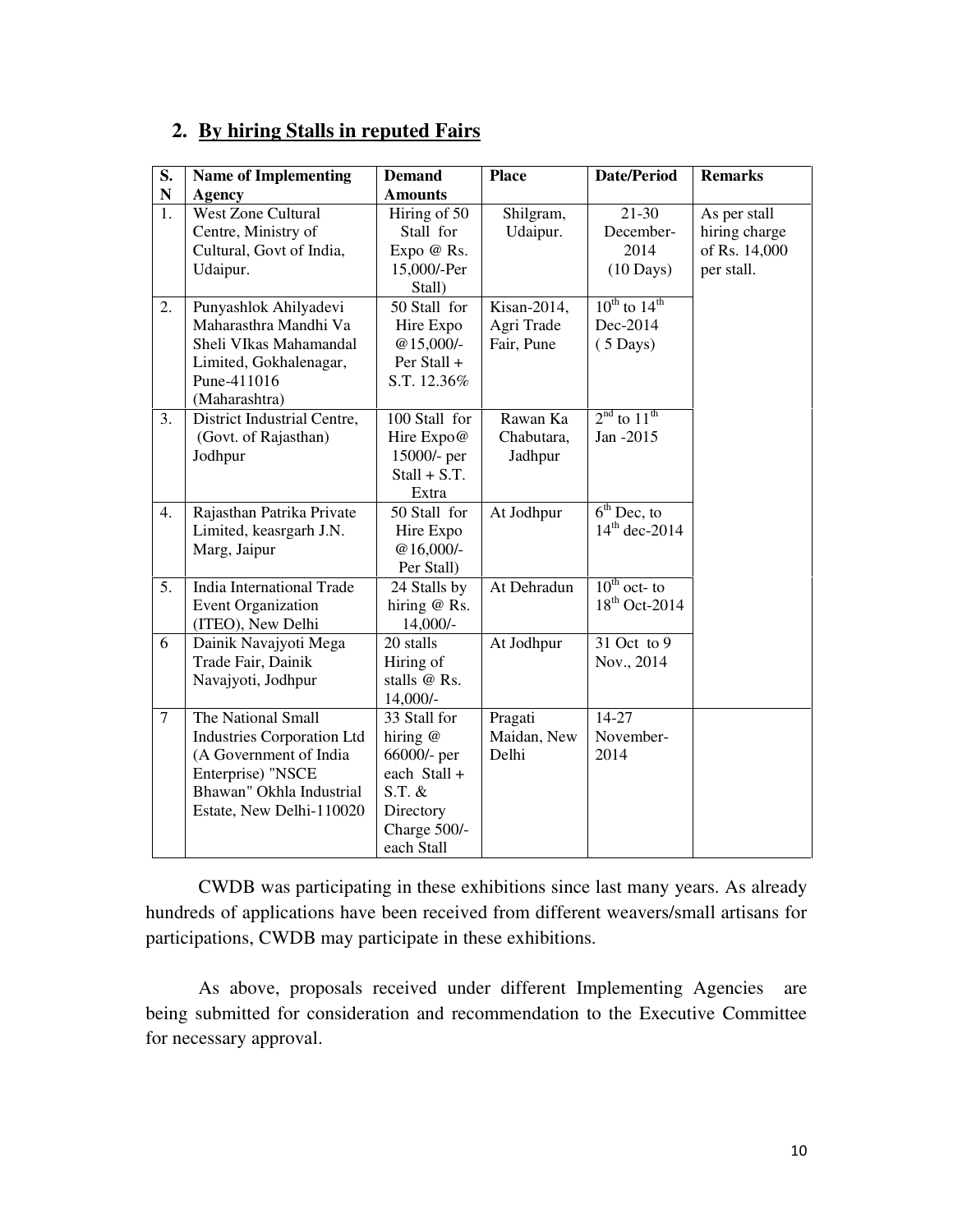## **R&D project proposal on 'Dissemination of Genetically improved Avikalin sheep in the districts of Karnataka for improving wool production' submitted by CSWRI, Kodaikandal (Tamil Nadu) of total Rs. 1.10 crore.**

 The CWDB has received a R&D proposal from Central Sheep & Wool Research Institute, Mannavanur, Kodaikanal, Tamilnadu on 'Dissemination of Genetically improved Avikalin sheep in the district of Karnataka for improving wool production'. They proposed to implement this project at their Southern Regional Research Centre, Mannavanur i.e. regional station of CSWRI, Avikanagar (Raj.) with total cost of Rs. 1,10,61,059/- for project duration of 3 years, as under :

| <b>SN</b> | Particular                       | Amount      |
|-----------|----------------------------------|-------------|
| A         | Manpower (5 persons)             | 15,24,048   |
| B         | Consumables<br>Fodder,<br>(Feed, | 63,51,460   |
|           | Medicines and misc. items)       |             |
| C         | Travel                           | 5,00,000    |
| D         | Capital cost                     | 16,80,000   |
| E         | Other contingencies cost         | 10,05,551   |
|           | <b>TOTAL</b>                     | 1,10,61,059 |

 This R&D project for expansion and popularization of Avikalin sheep in the Southern Peninsular region of India will help to increase Avikalin sheep population in the farmer's field. Surplus male progenies from the project area will be used as an improver rams for local sheep. Good quality long staple coarse wool produced will form the basis for product development. Data on all aspect of production and reproduction performance will be collected. This will yield a comparative result between the native and pure breed Avikalin sheep specially in terms of overall economic improvement.

 As above, R&D project of CSWRI, Kodaikanal is placed before the Project Committee for consideration and recommendation.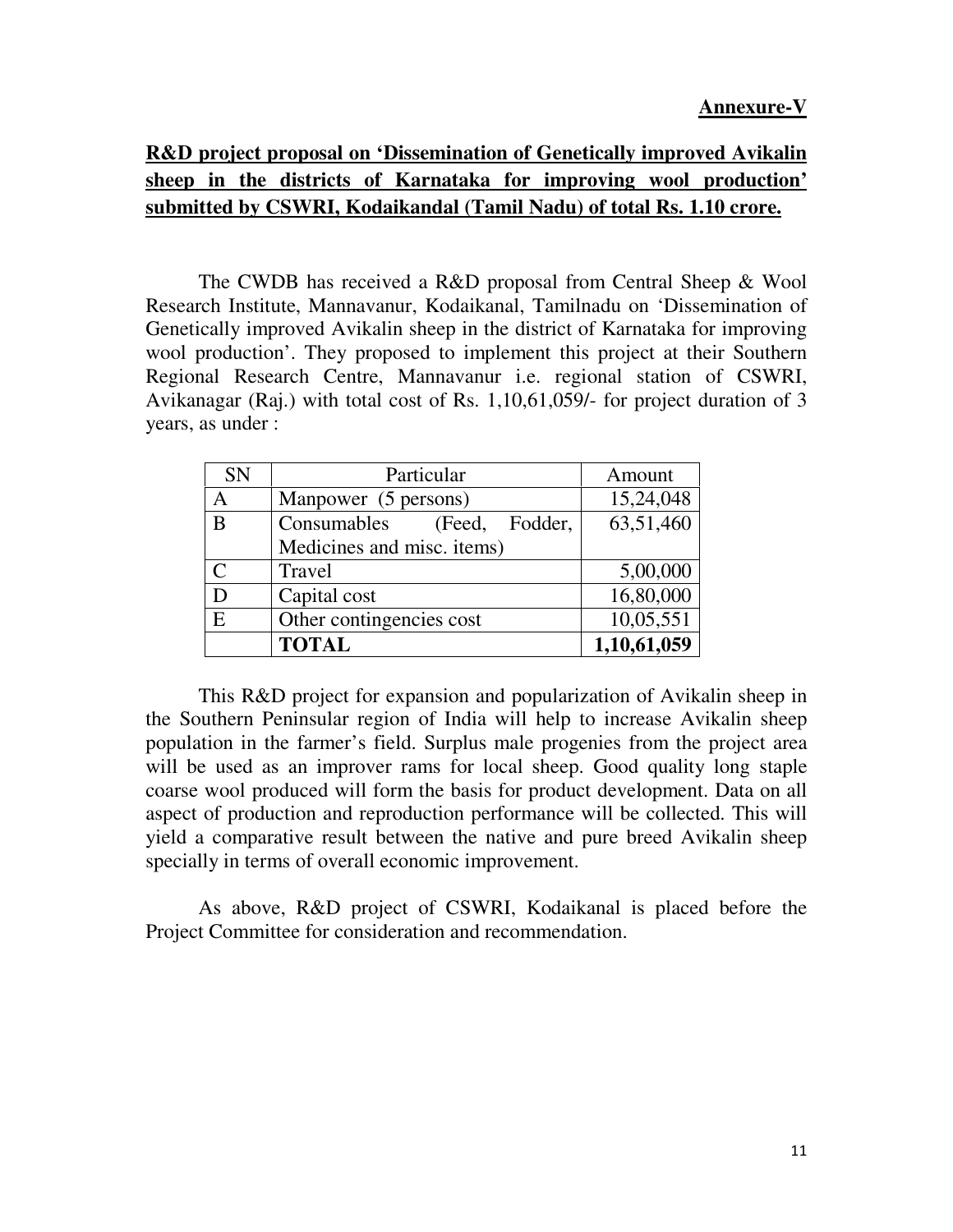### **Annexure-VI**

Organizing a workshop to disseminate the outcome of the completed R&D projects sponsored by CWDB in favour of Wool Research Association, Thane in coordination with M/s. Shikhar PCS Industrial Society, Rampur & CWDB with financial assistance of Rs. 5 lakhs.

 The CWDB has received a proposal from Wool Research Association, Thane vide their letter no. WRA/21/407/2014-15 dated 26-06-2014 to organize a workshop in month of November, 2014 at Rampur (H.P.) for disseminating the outcome of the completed R&D projects sponsored by CWDB in coordination with M/s. Shikhar PCS Industrial Society, Rampur & CWDB, Jodhpur. The WRA requested financial assistance of Rs. 5 lakh to meet out the expenditure for organizing the workshop on following completed R&D projects, sponsored by CWDB :

- (i) Upgradation of Indian wool by stretching and setting means for value addition and use in apparel purpose.
- (ii) Design & Development of high-end fabric using yarn made of specialty wool fibers (Angora/ Pashmina) and Eri-silk blends.
- (iii) Development of thermal responsive high altitude protective clothing made principally of Angora fibre.

 The same proposal has been received in follow up of decision of  $44<sup>th</sup>$  Executive Committee meeting of CWDB held on  $23<sup>rd</sup>$  May, 2014, which is reproduced that "Committee directed WRA to submit a proposal for dissemination of the outcome of different R&D projects completed by it to Woollen Industry and various stakeholders for capacity building."

 As above, proposal for organizing a workshop to disseminate the outcome of the completed R&D projects in coordination with M/s. Shikhar PCS Industrial Society, Rampur & CWDB with financial assistance of Rs. 5 lakhs is placed before the Project Committee for consideration and recommendation to the Executive Committee for necessary approval. This expenditure will be incurred under Seminar component under 'HRD & Promotional Activity' head of CWDB during current FY 2014-15.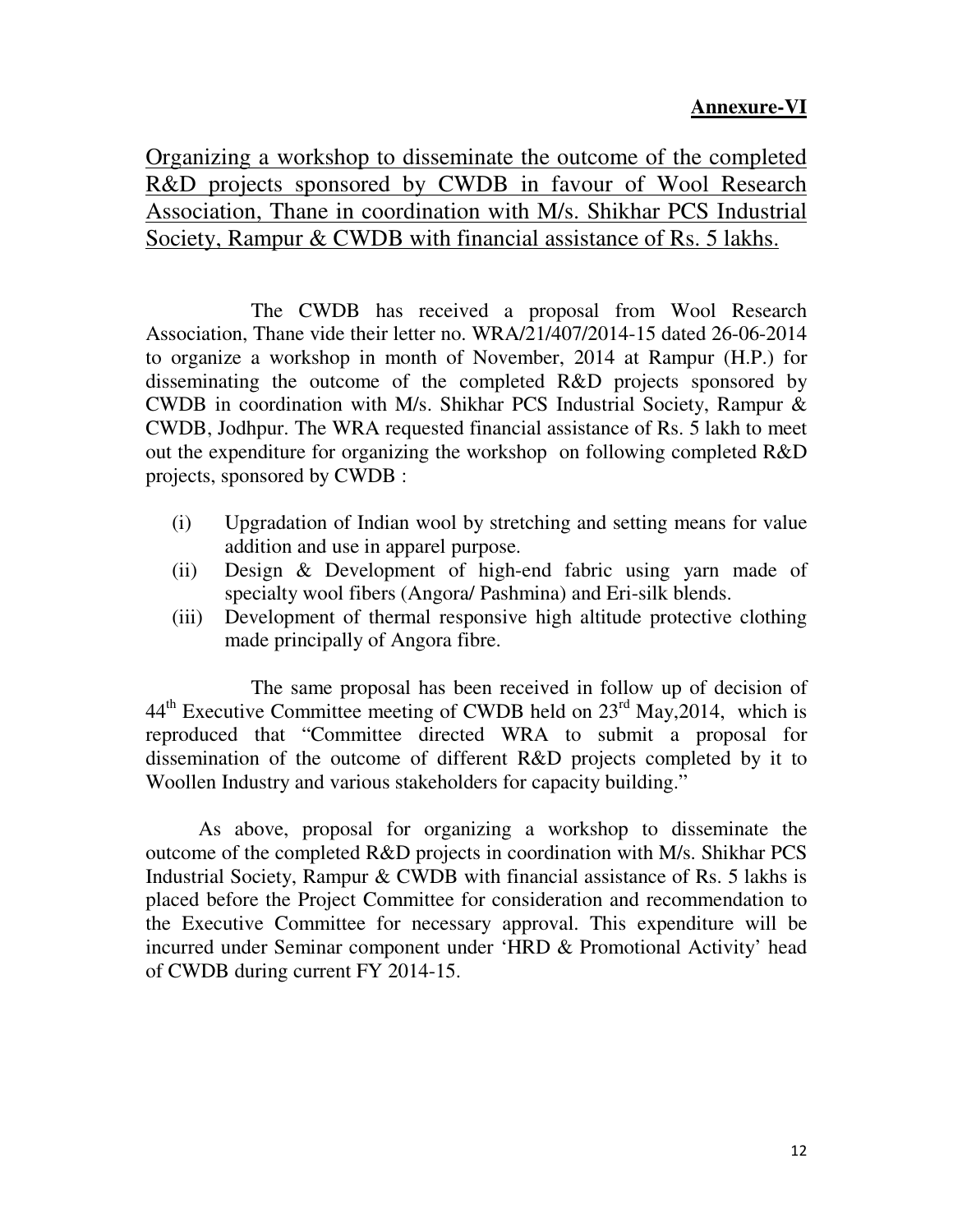#### **Annexure-VII**

## **Sponsoring International Conference on Fashion Textiles (ICFT)-2015 of NIFT, Jodhpur to be held on 12th & 13th March, 2015 at Jodhpur.**

 The Central Wool Development Board has received a proposal from National Institute of Fashion Technology, Ministry of Textiles, Jodhpur to participate in International Conference on Fashion Textiles (ICFT)-2015 scheduled to be held on  $12^{th}$  &  $13^{th}$  March, 2015 at Jodhpur. This Conference is being organized with the aspiration to provide a platform to researchers, scholars, educators and industry leaders around the world to deliberate contemporary issues, challenges of Fashion and Textiles and seek pragmatic solutions.

 NIFT, Jodhpur requested the CWDB to support the event by sponsoring Rs. 5 lakh to help making this maiden effort successful and significant.

 As above, the matter is placed before the Project Committee meeting for sponsoring some financial assistance from CWDB under HRD & Promotional Activities during current financial year 2014-15.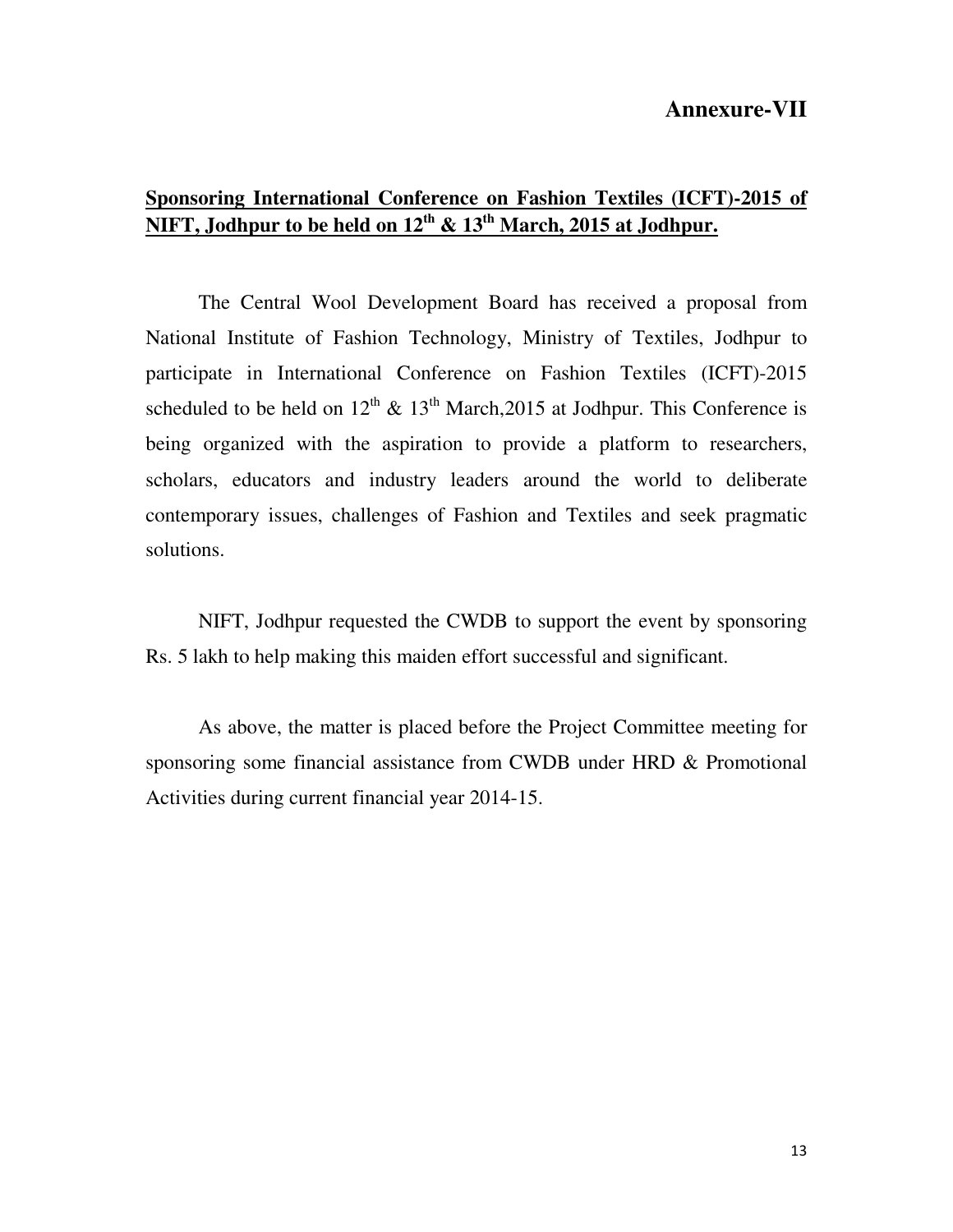#### **Annexure-VIII**

## **Expenditure incurred on Launching of Pashmina Promotion Programme (P-3) and Laying of foundation Stone of Pashmina Dehairing Plant at Leh on 8th October, 2014 by Shri Santosh Kumar Gangwar, HMOS for Textiles**

 As per announcement of Hon'ble Prime Minister of India and Finance Minister Budget Speech 2014-15, the Ministry of Textiles approved Pashmina Promotion Programme (P-3) as supplementary project for improving quality and quantity of pashmina wool as well as living standard of poor Nomads (wool growers) of Ladakh region as per demand of pashmina wool growers of Ladakh region and Ladakh Autonomous Hill Development. Under Pashmina Promotion Programme, major provision has been made for establishment of latest technology imported Pashmina Dehairing Plant at Leh with total financial allocation of Rs.19.35 crore including other machineries like Scouring, Drying, and boiler along with construction of building for installation of these machineries at Leh.

 On fulfilling the commitment in furtherance of Hon'ble Prime Minister's announcement for scheme of Pashmina Promotion Programme, Shri Santosh Kumr Gangwar, Hon'ble Minister of State for Textiles (Independent Charge) launched this Pashmina Promotion Programme and laid the foundation Stone of Pashmina Dehairing Plant on 8<sup>th</sup> October, 2014 at Leh.

 On the occasion of launching of Pashmina Promotion Programme and laying of foundation Stone, Shri Rigzin Jora, Hon'ble State Minister for Urban Development, Govt. of J. & K.; Shri Rigzin Spalbar, Hon'ble Chaiman, Ladakh Autonomous Hill Development Council, Leh; Shri Thupstan Chhewang, Hon'ble Member of Parliament, Leh; Shri Jaswant Singh Bishnoi, Chairman, Central Wool Development Board, Jodhpur; Smt. Sunaina Tomar, Joint Secretary, Ministry of Textiles, Govt. of India were also present alongwith some officers/officials of MOT & CWDB, Jodhpur. About 1200 persons of Leh district attended the launching programme including about 300 pashmina nomads from different villages.

 During this visit, the HMOTS interacted with the Pashmina nomads (farmers) and distributed portable tents, gum boots, feed supplement, goggles, combs etc. to them and listen their difficulties. He also visited the stalls displaying living condition of Nomads and existing Pashmina dehairing Plant.